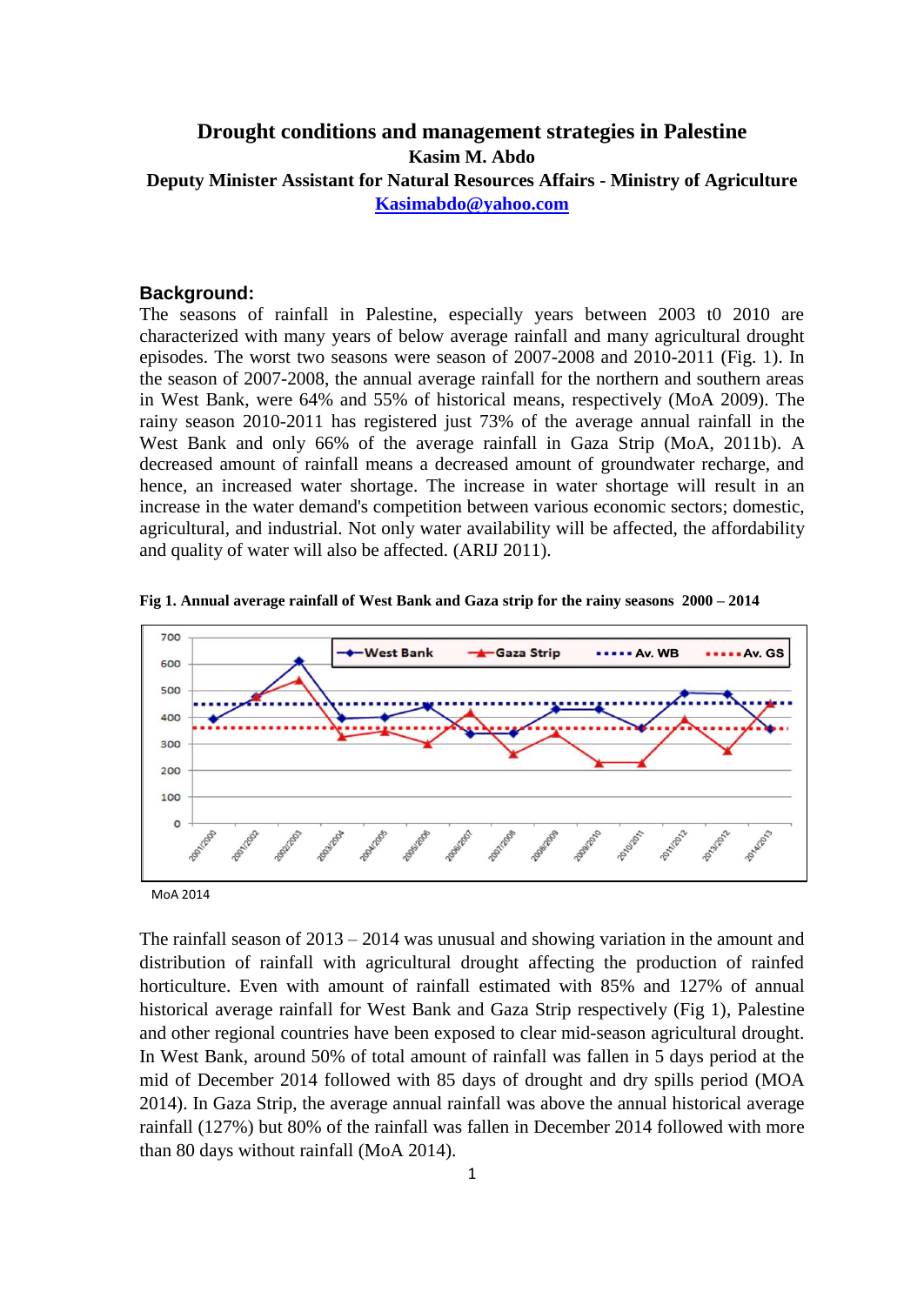Extreme weather events, such as droughts have been noticeably increased in the southern and eastern slopes of the West Bank. Eighty seven percent of the cultivated land is dedicated to rain-fed agriculture and 33% of the entire landmass is used as pastureland for grazing (ARIJ, 2011). The total area of hyper arid, arid and climates comprises about 35% of the land area of the West Bank. Consequently, drought increases the vulnerability of rural communities (rain-fed farmers and livestock herders) whose coping strategies are already exhausted due to the deterioration of economic situation, high food prices and the closure regime since the second Intifada. Drought is expected to become more frequent, more intense and less predictable as a consequence of climate change (ARIJ, 2011).

The increase in temperature during the  $20<sup>th</sup>$  Century was obvious according to the Palestinian Central Bureau of Statistics (ARIJ, 2011). That increase was by no means uniform during the last decade, with the year 2010 being the warmest in the 125 years (MoT - PMD, 2011). It is noted that there is no metrological information about Gaza, because of the damages caused by the Israeli occupation in 2007 to the metrological stations (ARIJ, 2011).

### **Drought monitoring and early warning systems:**

It is agreed that planning and management of drought in Palestine as in other countries, needs collaborative efforts from all stakeholders concerned with issues related to various types of drought, not on the political level only, but on the technical and socioeconomic levels too. The policy of closing, confiscation, and creation of ghettoes have decreased the accessibility of Palestinians to manage natural resources and to build infrastructure needed to establish early drought warning system needed for monitoring and predicting the occurrence of drought in future. The current situation are characterized by, a): limited number of meteorological stations, b) inefficient distribution of low technology stations and rain gauges in the semi-coastal and highland agro-ecological zones, c) absence of meteorological stations in the eastern slop and Jordan valley zones, and d) lack of data and information for historical records. The need for installing a net of meteorological stations is a priority for the Palestinian Authority especially for the eastern slop and Jordan valley where condensed irrigated agriculture is practiced (Abdou 2007).

The existing database related to the climate conditions and water resources is fragmented and limited and does not support comprehensive data sharing and analysis necessary for an effective monitoring and early warning system. Developing a data collection tool to facilitate data gathering and archiving, such as a national climate databank, is a first step toward creating an effective Early Warning System (EWS), (MoA 2011a). Base line survey have been conducted by MoA to explore type (model), locations, used technology, operators of meteorological stations in West Bank and what is needed to include these station in the EWS (MoA 2011a).

A methodology to quantify drought impacts across all relevant sectors needs to be developed. The methodology should cover all levels and types of drought impacts. This step would provide much needed support to decision makers in developing the mitigation and adaptation plans. It is worth to mention that Ministry of Agriculture has been started the installation of EWS for Agricultural drought but some technical and financial limitation constrained the full operation of this system (MoA 2011a).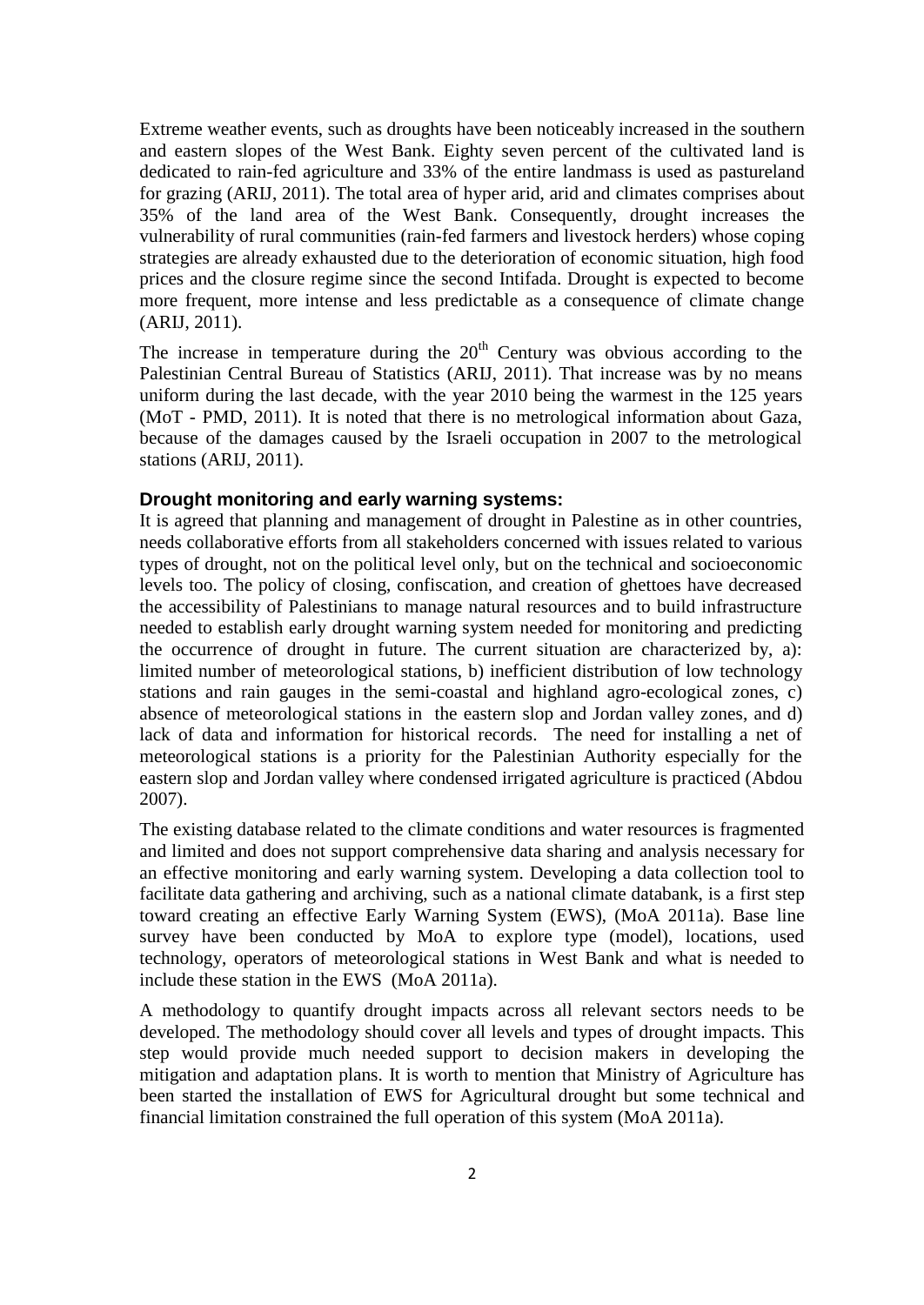#### **Vulnerability assessment:**

The vulnerability of natural resources and agricultural sector to the occurrence of drought is very high if it is compared to other economic sectors or to the situation in other neighboring countries. Rain-fed agriculture is the dominant pattern in Palestinian territories and it is known that the impact of agronomic drought in rainfed pattern is more than that in irrigated pattern especially in arid and semi-arid area. In addition to rainfed crop pattern, the diminished water supply during drought period requires the farmers to be capable of adopting reduced demand and efficient water use practices. Agricultural drought in Palestine is very important factor in aggravating the scocioeconomic drought in the rural area. Thus, the current and possible drastic reduction in farmers' incomes should be highlighted and the complement mitigation and reaction measures should include support measure and modified insurance policy.

The most vulnerable communities are the Bedouins that rely on springs water during the winter time and completely on water trucking during the summer time. Networks and filling points are often far away and transport cost heavily weigh on their weak economic condition. Most of the very vulnerable people rely on herding and they are exposed to many Israeli-imposed restrictions regarding movement and access to water sources. The lack of cisterns due to Israeli impediment and the consequent low storage capacity do not allow them to have a safe quantity of water to afford the summer season, and they compel to depend on frequent travel of small size (3.7 mc) tankers. Israeli authorities apply restrictive planning and zoning regimes to Palestinian communities living in Area C, making it extremely difficult to carry out legal constructions, including for very basic infrastructure projects. These communities should be the main target of future interventions for domestic water or for animal watering (GVC and Unicef 2010).

Agriculture is diffused in the area categorized as area C, and it depends on old irrigation system poorly managed and maintained because of limited funds and impediment to improve the infrastructure due to the Israeli policies in Palestinian Jordan valley. Farmers own few dunums and the quantity of irrigated water is not enough to optimize productivity.

The upgrading of storage facilities should be a solution to emergency preparedness to match with frequent drought events, mainly characterizing the summer season. Intervention in improving water access should alleviate the poor condition of these communities already suffering by limited access to grazing lands for herders and to limited access to markets for selling agriculture products (GVC and UNICEF, 2010).

#### **Emergency relief and drought response:**

It is observed that weak coordination and cooperation among all stakeholders made the information on types and forms of emergency aid limited and not clear. In drought episode of 2007-2008 where the total rainfall reached 67% of the annual average in WB, and the direct losses in rainfed horticultural production were estimated with 113.5 M US\$ (farm gate prices) and more than 200,000 small ruminants were affected (MoA 2008). Examples of these losses were shown in Table 1. In addition to agriculture, water sector, food security, health, and shelter were affected too, and the needed humanitarian support were fodder, shelter for lambs and veterinary kits in agriculture, tankered water and new filling points in water sector, food aid and better nutritional security in food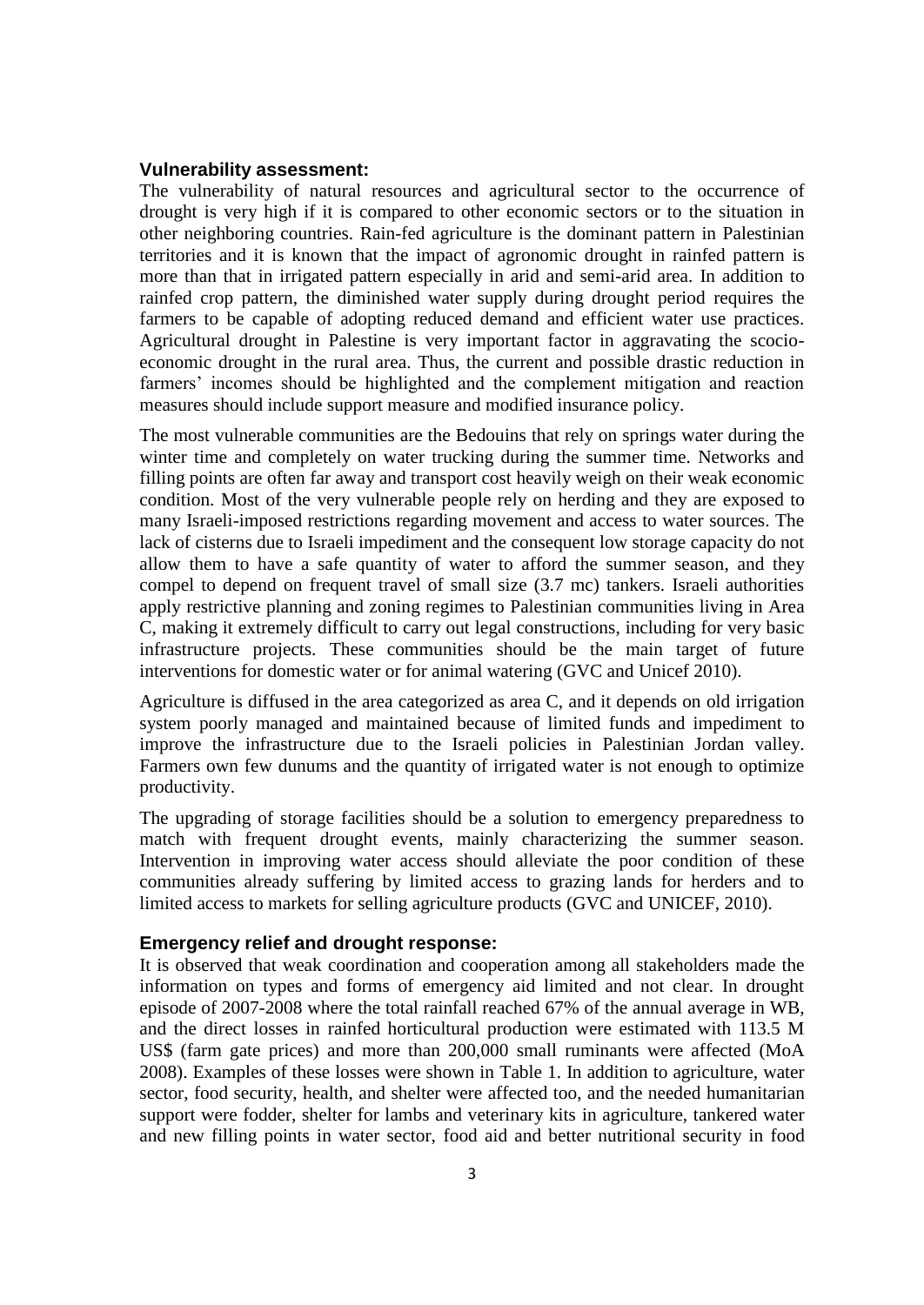security, (equipment, mobile clinic and training) in primary health care. According to UN-OCHA report, an amount of fund needed to cover the above mentioned support was estimated with 44 million US\$ and what was spent is only 3.6 million US\$ (UN- OCHA 2008). Many international organization such as ACF, CISP, CARE, ACTED and Oxfam covered different geographic areas and distributed water, seeds, and fodder, according to agreed criteria. 25/liters/person/day and 9/liters/animal/day have been distributed as well as 1 kilo of fodder/animal/day for a minimum of 60 days .

| <b>Crop</b>  | <b>Yield Reduction %</b> | <b>Losses Value M US\$</b> |
|--------------|--------------------------|----------------------------|
| Wheat        | 40                       | 6.9                        |
| Fodder Crops | 35                       | 4.5                        |
| Fruits       | 35                       | 10.6                       |
| Olive        | 40                       | 60.7                       |
| Grape        | 35                       | 14.1                       |

Table 1: Yield reduction and losses in production in 2007-2008 season

Reference : MoA 2008

In 2009, a new body was formed (Water Scarcity Task Force – WSTF) to improve the coordination among governmental institutes, local and Foreign NGO, international and united Nation organization (Fig. 2). After the episode of drought in 2010-2011season, WSTF actively supervised many water scarcity assessment and coordinated and monitored the distribution of many humanitarian and emergency interventions in Palestine (WSTF 2011). The criteria for support was modified and updated as follow.



Reference: Abdo 2012

The criteria for selection beneficiaries are :

- 1) Water and Sanatation
	- a) Consumption: Humanitarian scarcity baseline: less than 30 LPCPD (Rating: e.g. High: <30, Med. 30-60, low: >60)
	- b) Affordability: Indicator: Price of save water (at household, including price of transport)

Humanitarian scarcity baseline: more than 5.4 US\$ (Rating: e.g. High: >5.4 US\$ , Med. 2.7 to 5.4 US\$ , low: >2.7 US\$) . This criteria implies distance to nearest save water source, taking into account the price of water transport, and Ideally this parameter should be cross checked with household income and the % of expenditure of income spent on water.

c) Resilience Storage capacity for water (at household level)

d) Quality (Humanitarian scarcity baseline -not fully secure or safe source).

- 2) Agriculture
	- a) Animal water consumption
	- b) Dependency : Indicator: Dependency on herding Measurement units: in % of overall household income Humanitarian scarcity baseline: more than 50% (Rating: e.g. High: >50%, Med. 25-50, low: <25)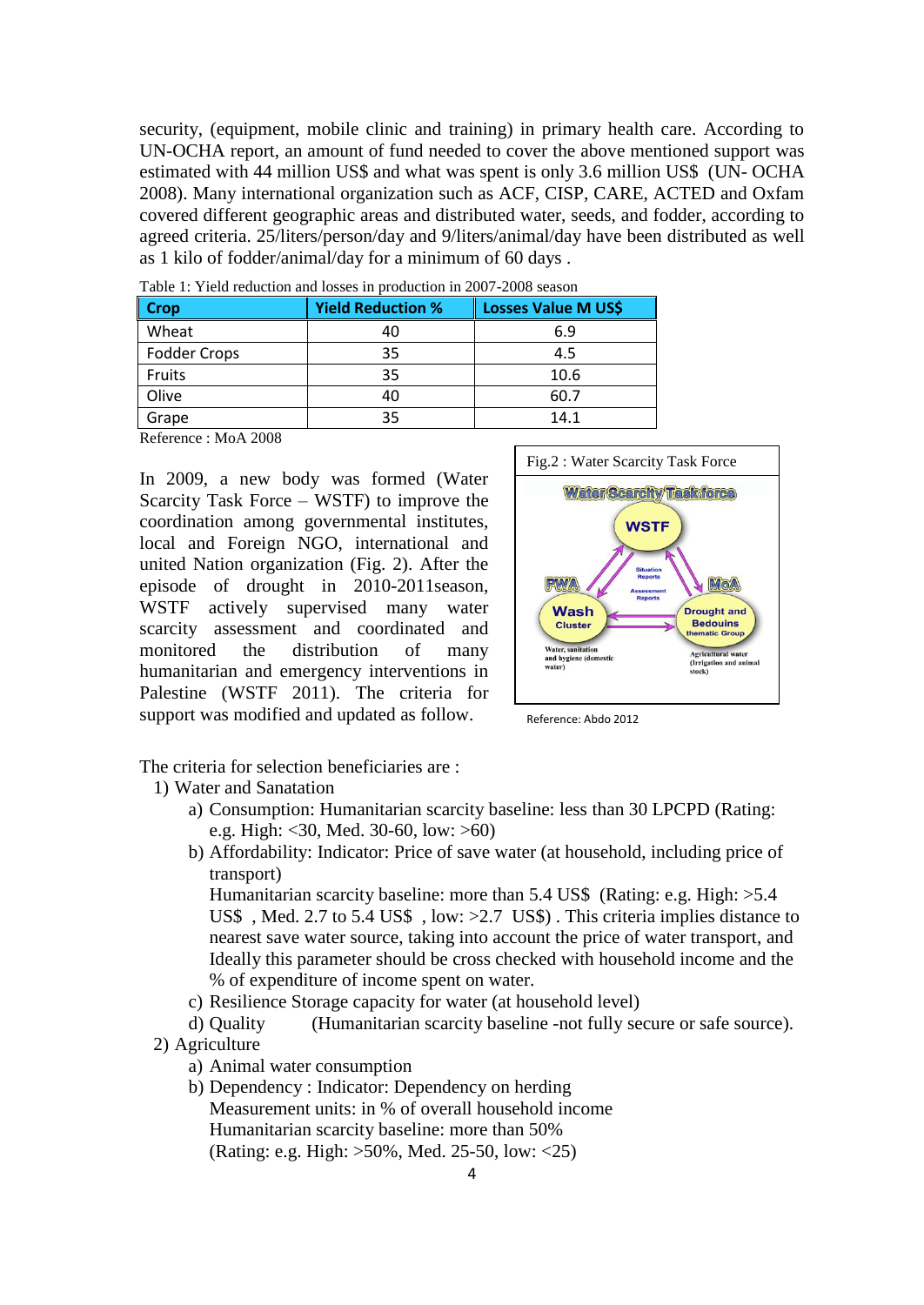c) Viability

Indicator: Number of months that herders rely on purchased fodder Measurement units: in Number of months Humanitarian scarcity baseline: more than 6 (Rating: e.g. High: >6, Med. 4-6, low: <4)

# **Practices to alleviate drought impacts:**

- I. In Agricultural sector strategy programs and priorities (MoA2013)
	- 1) Enable the institutional and legal environment:
		- Implement and activate the endorsed Law of Farmers Compensation Fund
		- Plans to develop the Agricultural Insurance service.
	- 2) Watch to safeguard
		- Improve the quality and accessibility of data.
		- Early warning and forecasting for agricultural drought (many components of an early warning system are in place within MoA structure).
		- Minimize the impact Natural hazards such as drought, floods, frost and wind storms by improving extension services.
		- Environmental conditions such as land degradation, desertification and water scarcity.
		- Increase variability and uncertainty in food production.
		- Control volatility in agricultural commodity markets and soaring food prices.
		- Build the technical and institutional capacities of department within MoA tasked and dedicated to climate change and drought monitoring.
		- Link the EWS to Food Security Information Systems. Tools will be developed to enable the provision of early warning estimates including pictorial evaluation tool to forecast levels harvest. Also, MoA will benefit from its lessons learned from the current project-based monitoring activities and up-scale these to a National level.
	- 3) Prepare to respond and being more predictable to climatic uncertainty.
	- 4) Enhance innovative and indigenous practices (Climate smart sustainable agriculture …. etc)
	- 5) Build resilience and improve adaptive capacity of farmers.
- II. Measures to alleviate drought & water scarcity Impacts
	- 1) Groundwater Supply Development (Drilling of new wells and Rehabilitation of springs and wells (Fig 3).
	- 2) Water Harvesting: Installing water collection ponds for irrigation and constructing small scale dams in Fara'a and Auja wadis (Fig 4).



Fig. 4 Al-Auja Dam - 2012

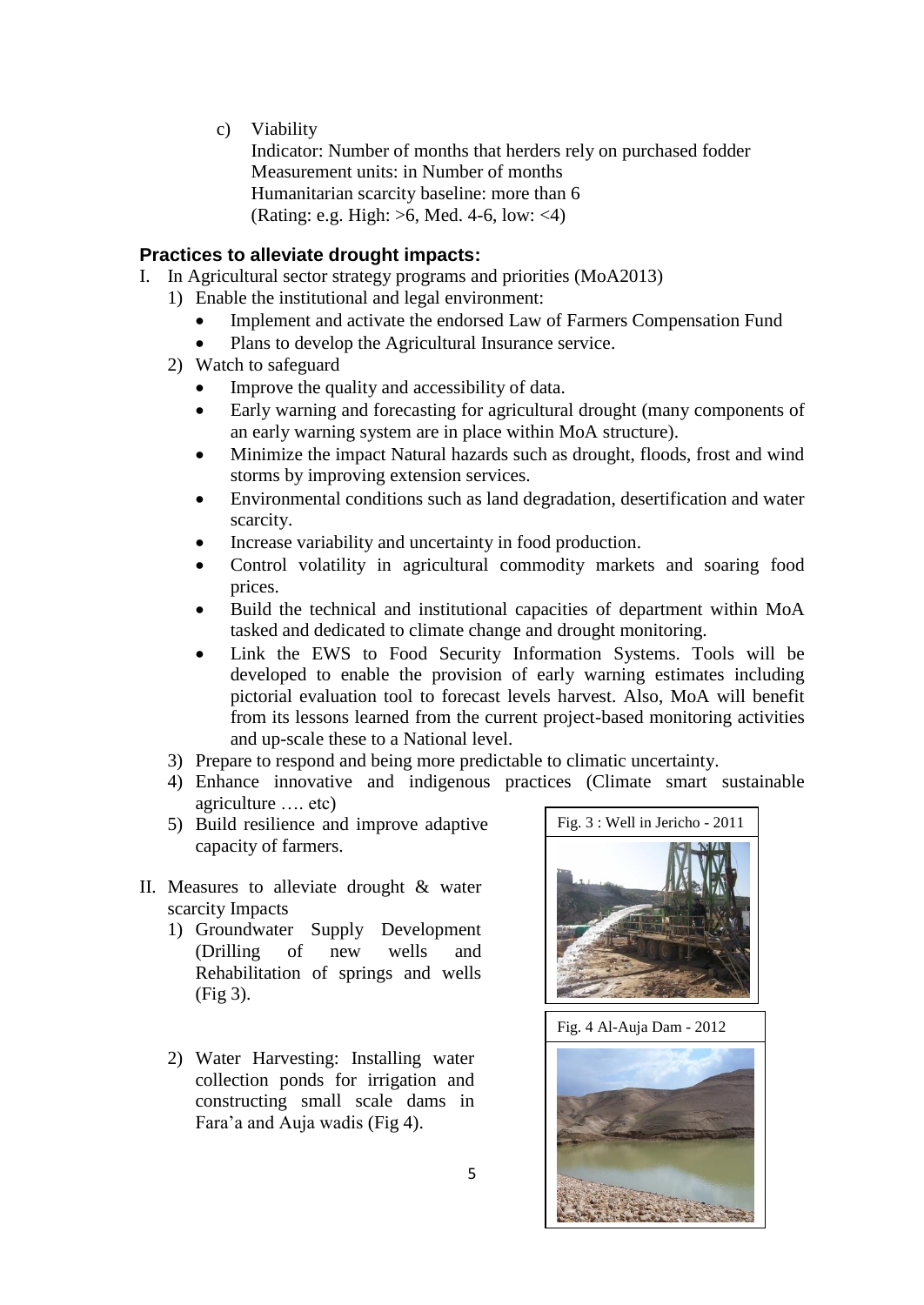- 3) Control groundwater abstraction from upper and lower aquifers to be within the sustainable yield limits (Froukh 2010).
- 4) Improving groundwater recharge through utilization of generated runoff (Froukh 2010).
- 5) Demand Management ( water losses Reduction, awareness and a communication strategy, including a community education campaign, changing crop patterns, and water use restrictions, balancing demand with water supply sources, and save fresh water by use nonconventional water).
- 6) Alternative Resources: Purchased water, desalination, reuse of Treated Wastewater and reallocation management.
- 7) Conduct public awareness to control water demand (Froukh 2010).

## **The need for knowledge and skills on drought management:**

There is no doubt that political (situation, willingness and commitment) and technical contexts are the main reasons for the absence of comprehensive and proactive drought risk reduction strategies. The priorities for Palestinian Authority were directed toward the foundation of institutional, legal, and legislative frameworks and the formulation of policies and strategies to improve the water supply. In addition to constraints imposed by the Israeli occupation forces that distort the performance and hinder the development planning, the lack of scientific and technical knowledge bases is another constraint to achieve the comprehensive disaster risk reduction, starting with hazard and risk assessments, vulnerability analysis and ending with preparedness, response and recovery processes. Institutional reforming, adoption of good governess and participatory approaches, and technical and human building capacities need substantial financial resources which are considered one of the important difficulties in updating and formulating policies and strategies. These approaches of reforming and good governess need a clear commitments and wills from the policy makers and decision makers where political complication interacts and hinders the implementation of such approaches. Furthermore, the public prospective is making such changes difficult to be accomplished especially with the weak participation and incorporation of civil and public sector in this process.

As conclusion, the interaction between political and technical difficulties is maximizing the suffering of Palestinian communities especially that located in area C. The need to develop a comprehensive drought Strategy and national plan is becoming a must and a priority in strategic options; this can't be achieved without building the capacities at organizational, methodological, and operational. Monitoring and early warning; risk and vulnerability assessments for each economic sector; formulating appropriate mitigations, actions, and response, and Implementation are the core constitutes of this plan. Preparedness leads to greater institutional capacity to cope with drought events through the improvement of information flow and coordination between and within different levels of government. It is also about increasing the coping capacity of individuals, communities, and governments to handle drought events. Drought preparedness, coupled with appropriate mitigation actions, and public awareness and training programs, can reduce and, in some cases, eliminate many of the impacts associated with drought.

#### **References:**

Abdo, Kasim. 2007. Agricultural Drought Management and Planning . p. 49 - 58. In : *Proceedings of the*  International Conference entitled "Sustainable Development and Management of Water in Palestine" 26-29 August 2007, Amman, Jordan.